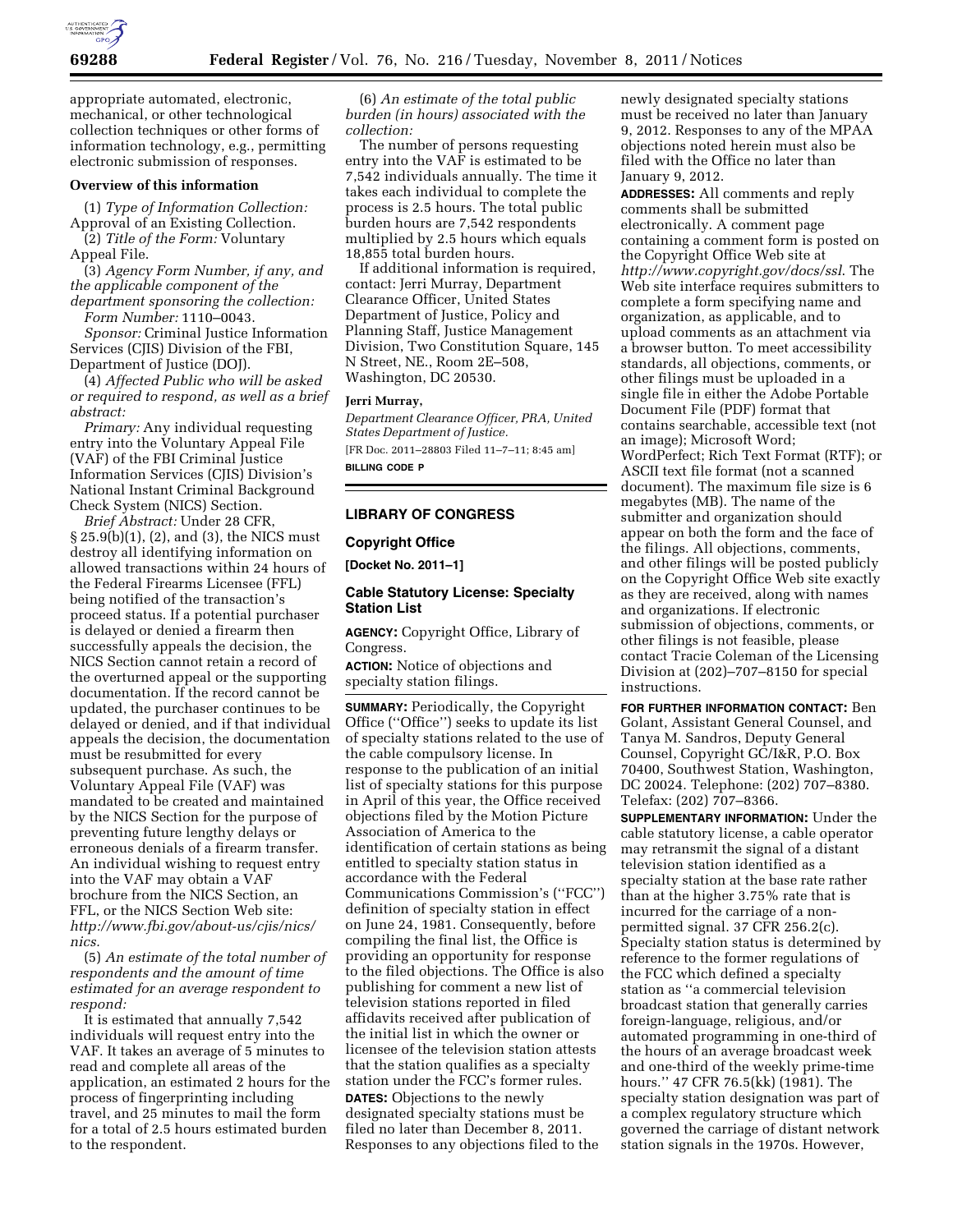the FCC no longer determines whether a station qualifies as a specialty station. It repealed its distant signal carriage rules in 1981 and has not reviewed its specialty station policy since that time. Nevertheless, the Office still keeps an active list because it is relevant to the calculation of royalties under Section 111.

The Office published its first specialty station list in 1990 under a procedure which allowed the owner of the station to file an affidavit with the Office attesting to the fact that the station's programming comports with the 1981 FCC definition, and hence, qualifies it as a specialty station. 55 FR 40021 (October 1, 1990). The Office noted at that time that it would periodically update the list.

Accordingly, on January 28, 2011, the Office published a Notice in the **Federal Register** asking the owner, or a valid agent of the owner, to file a sworn affidavit stating that the station's programming satisfies the FCC's former requirements for specialty station status. 76 FR 5213 (January 28, 2011). The Office received affidavits from 63 broadcast stations for which the owner or licensee of the television station had filed the requested affidavit. The Office then published an initial specialty station list in the **Federal Register** on April 22, 2011. 76 FR 22733 (April 22, 2011).

*Objections.* In the aforementioned Notice, the Office stated that any party objecting to any claim to specialty station status must submit comments with the Office stating his or her objections within thirty days of publication of this Notice in the **Federal Register**. The Motion Picture Association of America, Inc. (''MPAA'') has made such a filing and objected to the inclusion of the following stations for the following reasons:

• Stations offering full days of syndicated programming, including during prime time, cannot be identified as specialty stations: WBQD–LP, Davenport, IA

WYNA–CA, Albany, NY

• Stations carrying the multicast signals of, and featuring the same programs as, a Public Broadcasting Service affiliate cannot be identified as specialty stations:

K241C–D, Bellingham, WA: translator that carries multicast signals of Public Broadcasting Service affiliate KBTC, Bellingham, WA to Vancouver, BC. K241C–D offers the same programs at the same times that they are broadcast by KBTC.

• Stations offering home shopping programming throughout the day, and during prime time as well as stations solely broadcasting infomercials cannot be identified as specialty stations: KBCB–TV, Bellingham, WA: Home

Shopping Network affiliated station. KHTV–LP, Los Angeles, CA: Home

Shopping Network affiliated station. WNJJ–LD, Paterson, NJ: broadcasts only

infomercials.

• Stations currently licensed and silent cannot be identified as specialty stations:

KDBK–LP, Caliente, CA. KEBK–LP, Bakersfield, CA. KFIQ–LP, Lubbock, TX. KILA–LP, Cherry Valley, CA. KMRZ–LP, Moreno Valley, CA . KRMV–LP, Walnut, CA. KRPE–LP, Banning, CA. KRVD–LP, Banning, CA. KSCZ–LP, Greenfield, CA . KSGO–LP, Chico, CA .

WXOX–LP, Cleveland, OH.

• ABC and Fox affiliates offering syndicated programming throughout the day in English should not be identified as specialty stations:

WPRU–LP, Aguadilla, PR.

WSJX–LP, Aguadilla, PR.

WVXF(TV), Charlotte Amalie, USVI. • Stations offering a radio programming format should not be identified as specialty stations: KFMP–LP, Lubbock, TX.

WLFM–LP, Chicago, IL.

• The following Port Jervis, NY licensed stations for which there is no evidence of construction or the type of programming broadcast should not be identified as specialty stations:

W20CM. W26DB.

W34d1.

W42DQ.

W49DK.

W52DW.

W59EA.

Before compiling a new list of specialty stations, television broadcast stations that have filed affidavits attesting to their specialty station status should have the opportunity to rebut any objections filed to their identification as a specialty station and clarify their status for the purposes expressed herein. On this point, it should be noted that over twenty years ago, the Office implemented policies and procedures concerning notice to the public regarding specialty stations, the point of which was to provide all interested parties with a chance to comment on those stations claiming specialty status. The goal was to establish a set of facts so that cable systems can make an informed decision as to whether copyright owners might continue to

contest the carriage of a particular station on a specialty basis. It was the Office's intention at that time that the notice, publication, and objection procedures would give all parties a chance to cooperate in their assessment of the specialty stations on the list. 54 FR 38461, 38464 (September 18, 1989). To that end, the Office contacted the representatives of stations for which it had received written objections and gave them an opportunity to respond. See 56 FR 61056 (November 29, 1991). Today, the Office is requesting written comments in response to the objections received from MPAA, which may be viewed at *[http://www.copyright.gov/](http://www.copyright.gov/docs/specialtystations/objections-PS-2011.pdf) [docs/specialtystations/objections-PS-](http://www.copyright.gov/docs/specialtystations/objections-PS-2011.pdf)[2011.pdf.](http://www.copyright.gov/docs/specialtystations/objections-PS-2011.pdf)* 

In addition to this notice, the Office will also contact each of the broadcast stations informing it that an objection has been filed to its representation that it is a specialty station and advising that it may respond to that objection. Responses from the broadcaster must be filed with the Office no later than January 9, 2012. A broadcaster that has determined that its station should not be considered as a specialty station at this time may inform the Office of this fact and the station will not be included on the final list. However, unless a broadcaster asks to be removed from the list of specialty stations, it will be included on the final list with an annotation to denote that an objection had been filed to the station's characterizing itself as a specialty station.

The Office will place in the public file together with the relevant affidavit any objection received and response thereto. With regard to the treatment of contested specialty stations after this proceeding concludes, it is important to note that the Licensing Division examiners will look at these stations in the same way they have done in the past. That is, if a cable operator claims specialty station status for a contested station on the list, the examiner will inform the operator by letter that a particular party objects to the ''specialty characterization.'' *See* 54 FR 38461, 38464 (September 18, 1989). The cable operator then has the opportunity to file an amended Statement of Account and recalculate royalties, if the operator so chooses.

MPAA also contended that the Register has the authority to determine whether a particular station is properly identified as a specialty station. In its objection, MPAA referred to the standards set forth in 17 U.S.C. 411(b)(1) regarding the use of a registration certificate for purposes of filing an infringement suit, noting that the